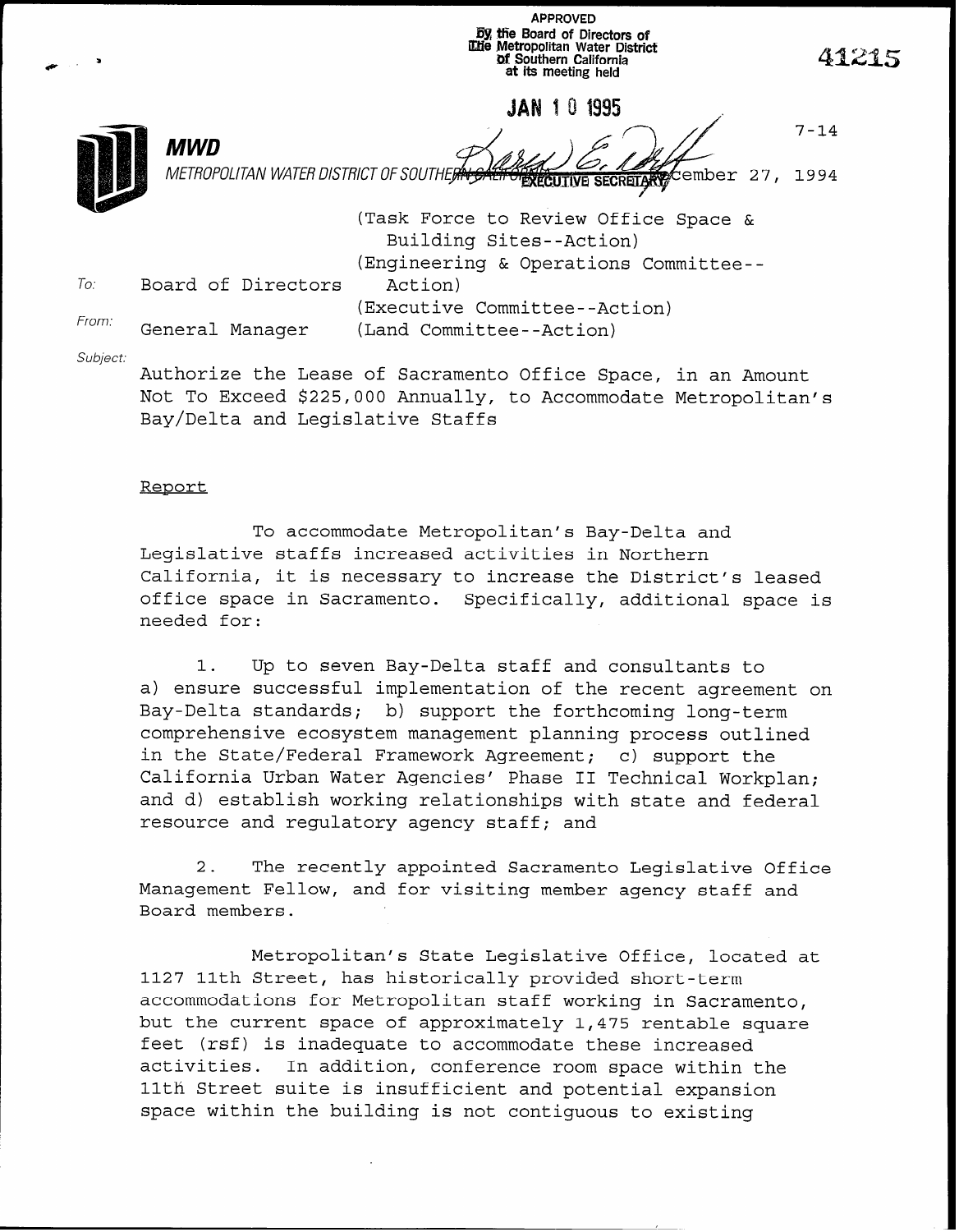Board of Directors -2- December 27, 1994

offices. Staff is recommending that both the Legislative and Bay-Delta staffs be centralized within a single suite to <sup>Lacilitate the sharing of amenities such as a conference room</sup> library, kitchenette, storage area, as well as Local Area Network (LAN) facilities. Site selection criteria included a proximity of l-2 blocks from the State Capitol Building (Capitol), the adequacy of space to accommodate both workgroups' staris, as well as sufficient area to allow for limited expansion.

Staff further recommends the lease of approximately 7,100 rsf of space within the Senator Hotel Office Building (Senator), located at 1121 'L" Street, Suite 900. Staff investigations indicate that the Senator space is the only area available at this time which is located within close proximity to the Capitol and meets Metropolitan's square footage and contiguous space requirements as detailed above. Space for a large conference room, to be shared by both workgroups, is available at the Senator site.

Staff believes it can negotiate a IO-year lease with no monthly lease charges throughout the balance of Fiscal Year 1994-95, and a tenant improvement allowance of \$30/sf. All tenant improvements will be completed by the building owner, within the allowance, and are anticipated to require no additional cash outlay by Metropolitan. Funds for future monthly lease charges will be requested within Metropolitan's 1995-96 O&M budget. It is anticipated that the lease charges for the 1995-96 fiscal year will be approximately \$170,000 increasing to approximately \$225,000 annually by the tenth' year.

Staff anticipates that the lease agreement will include an option at five years to vacate the space allocated LOI the Bay-Delta staff, should their presence in Sacramen no longer be required. Negotiations with the building owner are expected to be concluded in January 1995, with occupancy anticipated in May.

30, 1997. Metropolitan's remaining obligation under the terms The current 11th Street lease will terminate on June of this lease will be approximately \$85,000 at the time the suite is vacated. It is staff's intention to minimize Metropolitan's carrying costs by subletting this space. Investigations have identified several potential sublessees.